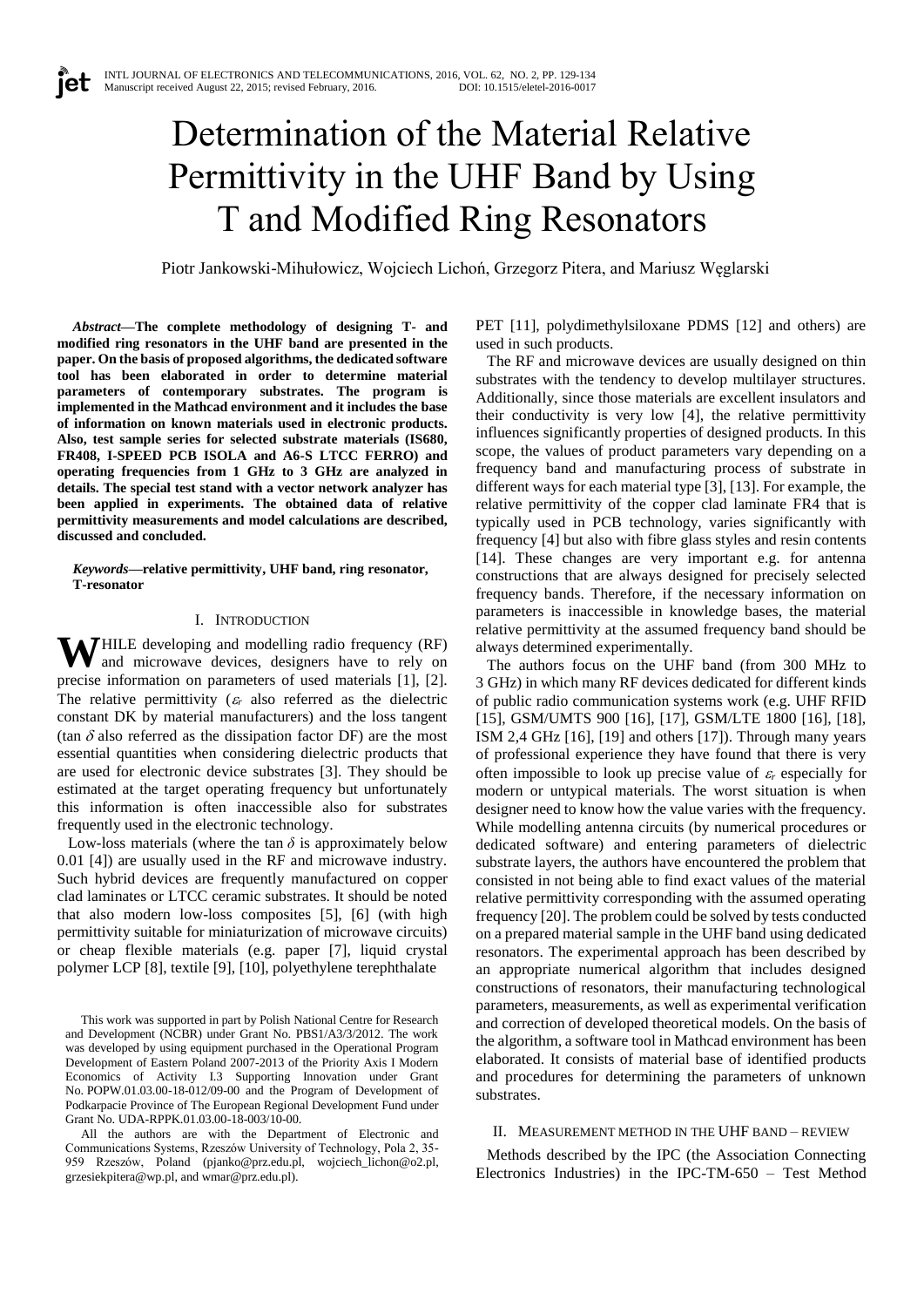Manual, Section 2.5 – Electrical Test Methods [21] can be used for measuring material parameters of substrate that are utilized in RF electronic circuits. The method of no. 2.5.5.3 [22] can be applied to the lower part of the UHF band (several hundreds of MHz), no.  $2.5.5.9$  [23] – to the frequency of 1.5 GHz and no. 2.5.5.5 [24] – to the frequency of 3 GHz (the upper part of the UHF band). It should be noticed that all of them have some restrictions with respect to the target investigations. Although the method no. 2.5.5.3 is not the best for 300-1000 MHz, but it is suitable for determining the permittivity of thin films and laminates (sample of thickness up to 6.35 mm approximately). The method no. 2.5.5.9 is suitable for frequency band between 300 MHz and 1500 MHz but it is not intended for low-loss materials that are typically used in the RF industry. The method no. 2.5.5.5 is very useful for metal clad substrates but it is intended rather for measurements in the X-band (8-12.4 GHz). The frequency in the last method may be expanded towards the UHF band (1-3 GHz) [25] by using the Bereskin stripline [26].

The main disadvantage of the above mentioned methods is the necessity to use expensive fixture kits that are not always available in research laboratories. However, designers usually use suitable numerical software, have access to sophisticated equipment, e.g. 2-Port Vector Network Analyzer (VNA) and are familiar with electronic technology of RF circuits. It is the reason why experimental measurement methods of determining the permittivity by using a variety of microstrip resonator designs are widely discussed in the literature. E.g. ring resonator [27] and its modifications [28], T design [29], fork resonator [30] and other constructions can be quoted as an example. The T- and modified ring resonators are the most useful for designing RF devices created on the base of low-loss materials. These methods are adjusted to the applications in which the designed RF devices are going to be implemented and it is easy to accomplish them in most experimental laboratories by using the typical equipment. The choice of this kind of resonators follows that prepared samples have useful dimensions related to the wavelength  $(\lambda=1+0.1 \text{ m})$ . Moreover, the satisfactory convergence of calculation and measurement results are achievable during RF circuit synthesis in the UHF band.

## III. DETERMINATION OF RELATIVE PERMITTIVITY

#### *A. Model*

The T- and modified ring resonator are made in the form of typical microstrip devices that can be fabricated using e.g. PCB or LTCC technology. A microstrip line (of width *w* and thickness *t*) that forms the resonator shape is separated from a ground plane by a dielectric substrate of thickness *d* and relative permittivity  $\varepsilon_r$  (Fig. 1).

Estimated dependencies for empirical model of resonator can be obtained from a quasi-static analysis of the microstrip line [31]. For this assumption, the phase velocity can be expressed as:

$$
v = \frac{c}{\sqrt{\varepsilon_e}}\tag{1}
$$



Fig. 1. Design model: a) T resonator, b) modified ring resonator

where  $c$  is the speed of light, and  $\varepsilon_e$  denotes the effective permittivity of microstrip line. The last parameter is correlated with the relative permittivity where  $1 < \varepsilon_e < \varepsilon_r$ .

In this empirical study, the effective width of microstrip line can be expressed as:

*w*

expressed as:  
\n
$$
v_e = \begin{cases}\n w + \frac{t}{\pi} \left( 1 + \ln \left( \frac{2 \cdot d}{t} \right) \right) & \text{for} \quad \frac{w}{d} \ge \frac{1}{2\pi} \\
 w + \frac{t}{\pi} \left( 1 + \ln \left( \frac{4\pi \cdot w}{t} \right) \right) & \text{for} \quad \frac{w}{d} < \frac{1}{2\pi}\n\end{cases}
$$
\n(2)

Based on the width  $w_e$ , the effective permittivity of microstrip

line can be expressed by the formula:  
\n
$$
\varepsilon_e = \begin{cases}\n\frac{\varepsilon_r + 1}{2} + \frac{\varepsilon_r - 1}{2} \cdot \left(1 + 12 \cdot \frac{d}{w_e}\right)^{-0.5} & \text{for } \frac{w_e}{d} \ge 1 \\
\frac{\varepsilon_r + 1}{2} + \frac{\varepsilon_r - 1}{2} \cdot \left[\frac{1 + 12 \cdot \frac{d}{w_e}\right]^{-0.5} + 0.04\left(1 - \frac{w_e}{d}\right)^2 & \text{for } \frac{w_e}{d} < 1 \\
\left[\left(1 + 12 \cdot \frac{d}{w_e}\right)^{-0.5} + 0.04\left(1 - \frac{w_e}{d}\right)^2\right] & \text{for } \frac{w_e}{d} < 1\n\end{cases}
$$
\n(3)

On the basis of  $(2)$ – $(3)$ , the characteristic impedance of

On the basis of (2)–(3), the characteristic impedance of  
microstrip line can be calculated from the dependence:  

$$
Z_{f} = \begin{cases} \frac{60}{\sqrt{\varepsilon_{e}}} \ln \left( \frac{8d}{w_{e}} + \frac{w_{e}}{4d} \right) & \text{for } \frac{w_{e}}{d} < 1\\ \frac{120\pi}{\sqrt{\varepsilon_{e}} \cdot \left( 1.393 + \frac{w_{e}}{d} + \frac{2}{3} \ln \left( \frac{w_{e}}{d} + 1.444 \right) \right)} & \text{for } \frac{w_{e}}{d} \ge 1 \end{cases}
$$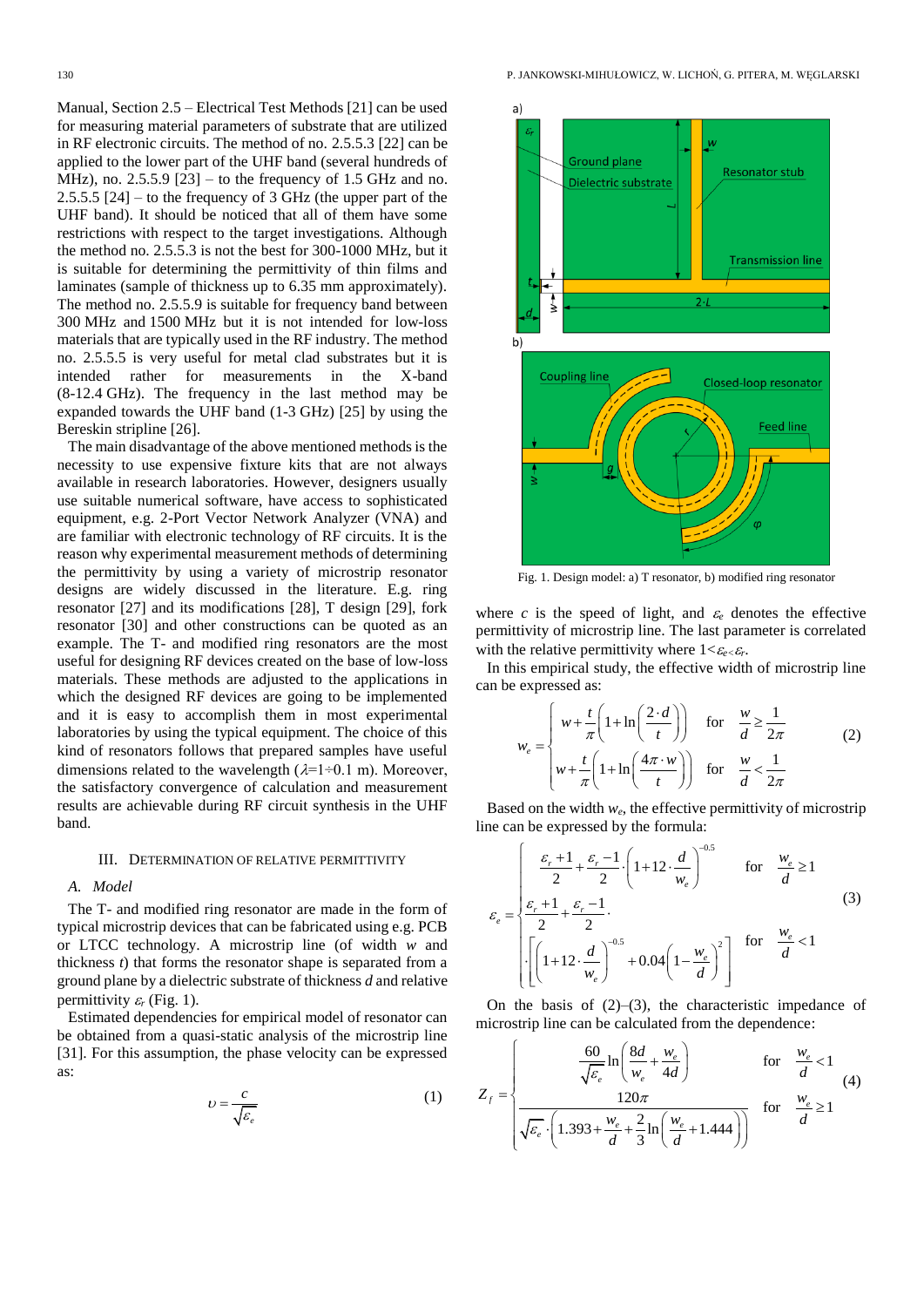The dimensions of microstrip line for T- and modified ring resonator should be calculated in such a way as to obtain the characteristic impedance of VNA ports ( $Z_f = Z_0 = 50 \Omega$ ).

The T-resonator consists of a transmission line and an openended stub (Fig. 1-a). On the basis of (3), the length of this stub can be calculated from equation:

$$
L = \frac{nc}{4f_0\sqrt{\varepsilon_e}}\tag{5}
$$

where *n* is the order of resonance and  $f_0$  is the resonance frequency. The resonance occurs for *n*=1,3,5,… (for the wave  $\lambda$ /4 that is transmitted in the microstrip line). In many publications, the relative permeability is determined for a broad frequency band from one sample [28]-[30]. Nevertheless, it should be emphasized that the maximum accuracy of material parameters determination can be achieved only for the test sample that is designed for  $n=1$  (attenuation at the first resonance is higher) [29]. It is especially important for example when antennas are intended for narrow frequency band (e.g. in the UHF band).

The closed-loop resonator is the main element of the second  $design - ring resonator$  (Fig. 1-b). On the basis of (3), the mean radius of this ring can be calculated from:

$$
r = \frac{nc}{2\pi f_0 \sqrt{\varepsilon_e}}\tag{6}
$$

The equivalent circuit of ring resonator can be represented as a connection between two feed lines of the impedance *Zf*, two coupling gaps of the capacitance  $C_g$  and the main ring of the impedance *Z<sup>r</sup>* (Fig. 2).



In practice, the gap width *g* (Fig. 1-b) is in the range of  $(0.1 \div 1)$ *·w.* Accurate determination of this parameter is a result of many theoretical and experimental research [32]. It should be noted that the gap capacitance may change the resonance frequency, because the ring resonator works as a filter. Additionally, the low-level coupling between the feed lines and the ring in the classical construction results in the need for designing a solution that could reduce the signal attenuation between ports P1 and P2. The coupling level can be enhanced by expanding the feed lines around the ring. Such a modification directly affects the gap capacitance and the resonance frequency. The adverse effect of the resonance frequency filtering can be minimized by setting the length of coupling line equal  $\lambda/4$ . Therefore the angle that describes this length can be expressed by formula:

$$
\varphi = \frac{\lambda}{4r}, \text{ rad} \tag{7}
$$

The above described parameters and dependencies are fundamental for designing resonators operating at a given frequency. The elaborated resonators can be utilized for obtaining the relative permittivity of substrate material.

Available but suitable numerical software has to be involved in the calculation, modelling and data processing.

### *B. Results*

Determination of the relative permittivity in the UHF band is discussed on the basis of practical implementations of T- and modified ring resonator constructions that are made in PCB and LTCC technology. The measurement data are compared with numerical results obtained for models created in the Mentor Graphics HyperLynx 3D EM (HL3DEM).

On the basis of  $(1)$ – $(7)$ , the special program *T&ModRingResTool* (prepared in the Mathcad environment) has been elaborated to support the described task (Fig. 3). Its output data can be easily implemented for preparing a base geometrical model of selected resonators. This model can be used in an available numerical software (such as HL3DEM) in which a final layout for technological process can be prepared.



Fig. 3. Screenshot of *T&ModRingResTool* program

The test sample series for selected substrate materials (IS680, FR408, I-SPEED PCB ISOLA and A6-S LTCC FERRO) and operating frequencies from 1 GHz to 3 GHz are analyzed in details (Table I). The substrates are part of the material base that is used at the Department of Electronic and Communications Systems, Rzeszow University of Technology (especially under Grant No. PBS1/A3/3/2012).

A preliminary assumption of the  $\varepsilon_r$  is necessary for the proper sample design. The estimated  $\varepsilon_r$  value for demanded frequency can be predicted on the basis of producer's datasheets. The data can be only rough approximated because manufacturing tests are carried out for just several points in the nominal frequency band. The  $\varepsilon_r$  has to be measured by using classical capacitance method [33] when the information is completely not accessible.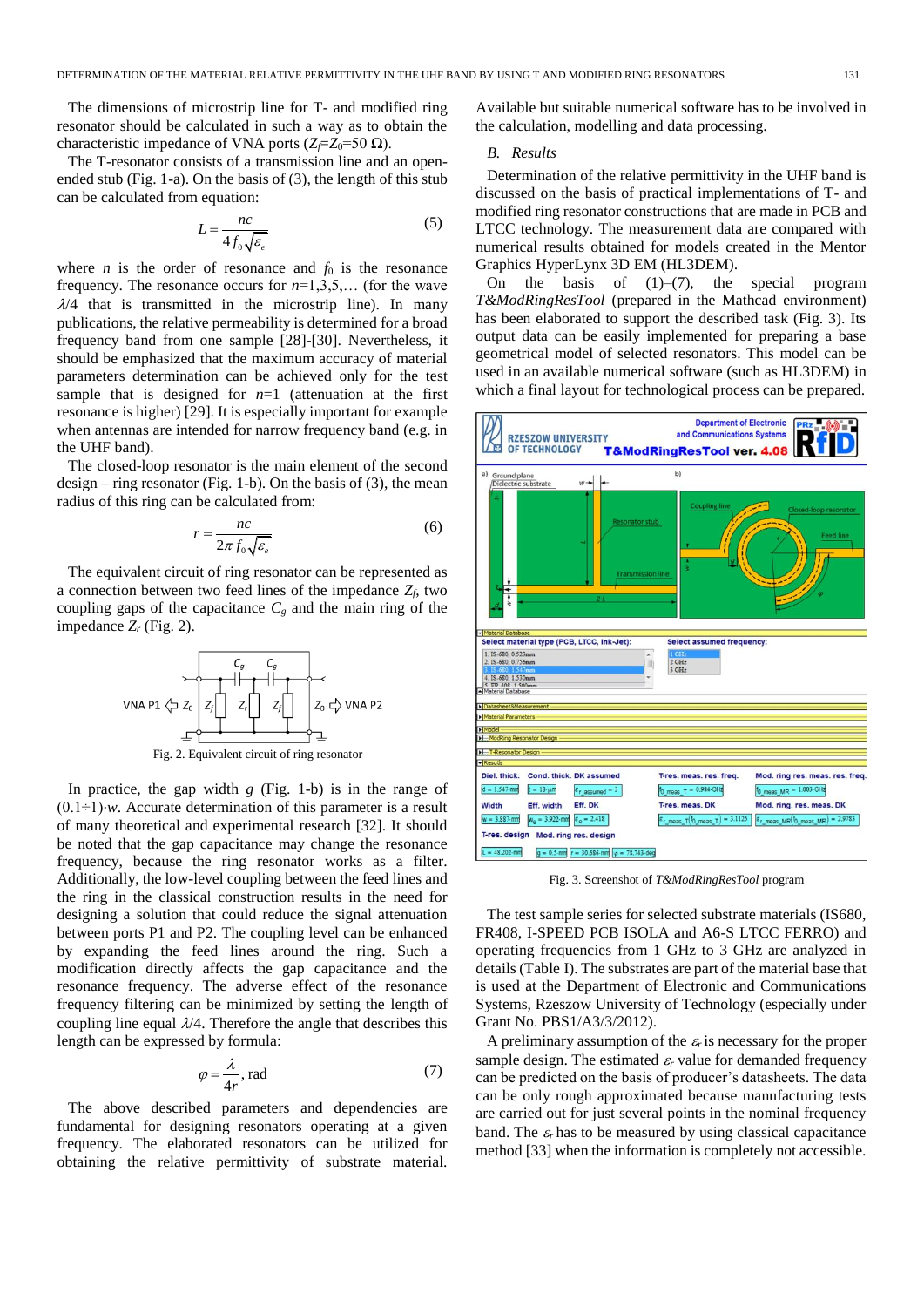

Fig. 4. Test stand in the RFID laboratory.

|                | ASSUMED RELATIVE PERMITTIVITY OF SELECTED MATERIALS |       |    |                           |         |       |  |  |  |
|----------------|-----------------------------------------------------|-------|----|---------------------------|---------|-------|--|--|--|
| No.            | Material type                                       | d     | t  | $\varepsilon_r$ (assumed) |         |       |  |  |  |
|                |                                                     |       |    | $1$ GHz                   | $2$ GHz | 3 GHz |  |  |  |
|                |                                                     | mm    | иm |                           |         |       |  |  |  |
|                | IS 680                                              | 1.547 | 18 | 3.00                      | 3.00    | 3.00  |  |  |  |
| $\overline{c}$ | <b>FR408</b>                                        | 0.510 | 18 | 3.66                      | 3.66    | 3.66  |  |  |  |
| 3              | <b>FR408</b>                                        | 0.510 | 18 | 4.07                      | 4.06    | 4.05  |  |  |  |
| $\overline{4}$ | <b>FR408</b>                                        | 1.080 | 18 | 4.07                      | 4.06    | 4.05  |  |  |  |
| 5              | <b>I-SPEED</b>                                      | 0.529 | 18 | 3.73                      | 3.72    | 3.70  |  |  |  |
| 6              | <b>I-SPEED</b>                                      | 0.706 | 18 | 3.83                      | 3.82    | 3.80  |  |  |  |
| 7              | A6-S                                                | 0.770 | 10 | 5.90                      | 5.90    | 5.90  |  |  |  |
|                |                                                     |       |    |                           |         |       |  |  |  |

TABLE I

The investigations were performed on the special test stand in the RFID laboratory at the Department of Electronic and Communications Systems, Rzeszow University of Technology (Fig. 4). The *S*21-parameter of the prepared resonators was measured by using the VNA (Agilent PNA-X N5242A). The samples were connected by the flexible test cables: Agilent 85131F and Huber+Suhner (Astrolab) minibend. The measuring circuit was calibrated at the end of test cables by the electronic calibration module (Agilent N4691B) or the economy mechanical calibration kit (Agilent 85052D).

The values of relative permittivity for tested materials (Table III) were obtained on the basis of the first resonance that was measured for every prepared sample (Table II).

MEASURED RESONANCE FREQUENCY (*n*=1) No. Material type *f*<sub>0</sub><br>(T-resonator)  $\frac{f_0}{f_0}$  (modified ring resonator)<br>1 GHz 2 GHz 3 GHz 2 GHz<br>GHz 3 GHz GHz GHz<br>0.984 2.013 1 IS 680 0.984 2.013 3.020 2 FR408 0.933 1.898 2.857<br>3 FR408 0.984 1.980 3.000 3 FR408 0.984 1.980 3.000 4 FR408 1.021 2.030 3.041 5 I-SPEED 1.003 2.013 3.028 6 I-SPEED 1.018 2.041 3.058 7 A6-S 0.982 1.964 2.945

TABLE II

TABLE III DETERMINED RELATIVE PERMITTIVITY

| No. | Material<br>type | $\varepsilon_r$<br>(T-resonator) | $\varepsilon_r$<br>(modified ring resonator) |       |
|-----|------------------|----------------------------------|----------------------------------------------|-------|
|     |                  | 1 GHz                            | 2 GHz                                        | 3 GHz |
|     | IS 680           | 3.08                             | 2.96                                         | 2.95  |
| 2   | <b>FR408</b>     | 4.26                             | 4.11                                         | 4.08  |
| 3   | <b>FR408</b>     | 4.22                             | 4.15                                         | 4.05  |
| 4   | <b>FR408</b>     | 3.89                             | 3.93                                         | 3.93  |
| 5   | <b>I-SPEED</b>   | 3.70                             | 3.67                                         | 3.62  |
| 6   | <b>I-SPEED</b>   | 3.68                             | 3.65                                         | 3.64  |
| 7   | $A6-S$           | 6.13                             | 6.14                                         | 6.14  |

The items 2 and 3 concern the test samples made from the same material but the designs were prepared for two different  $\epsilon_r$  values that had been predicted previously (Table I).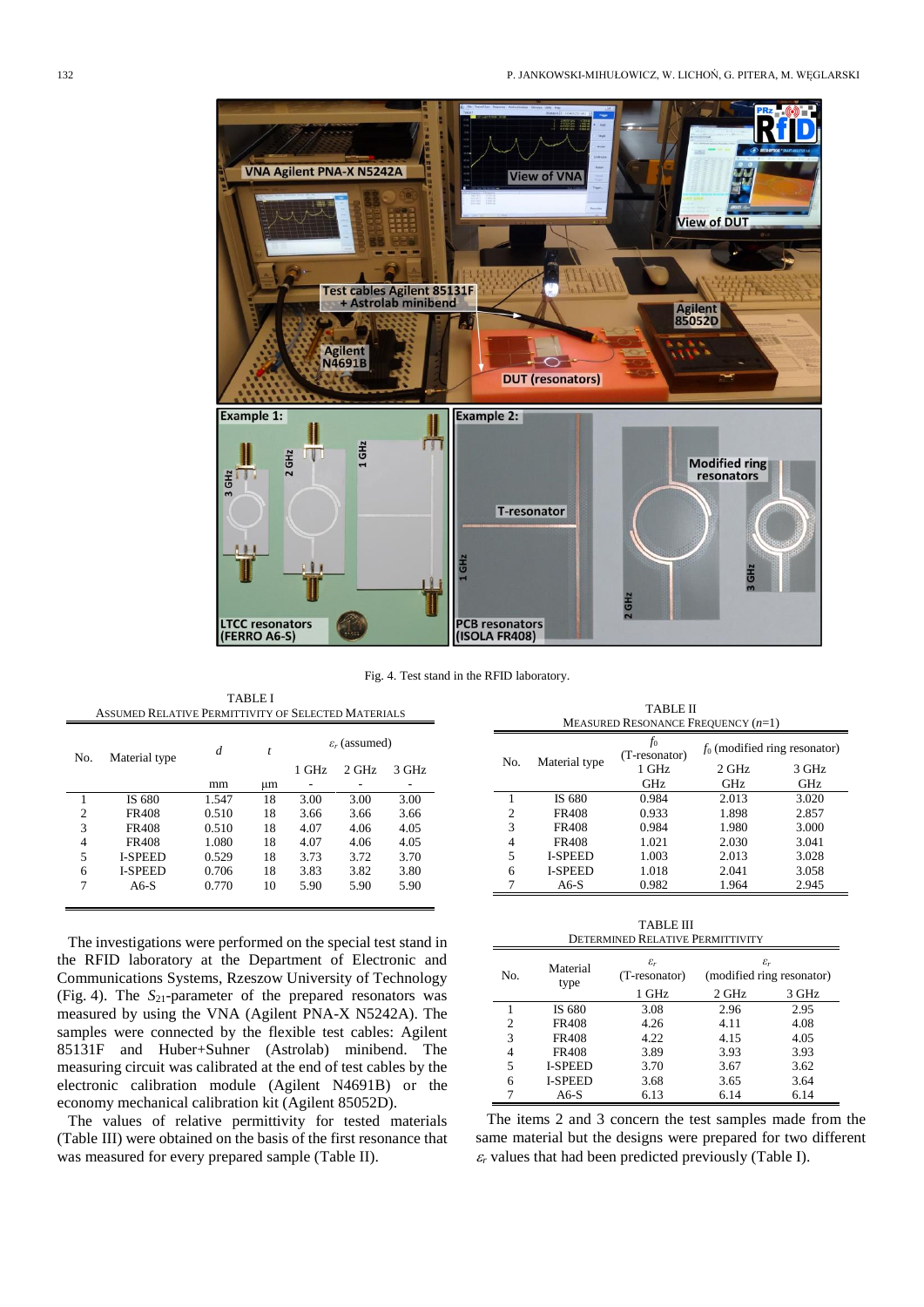

Fig. 5. Examples of results for T-resonator and 1 GHz.



Fig. 6. Examples of results for modified ring resonator and 2 GHz.



Fig. 7. Examples of results for modified ring resonator and 3 GHz.

The numerical recalculations of the models HL3DEM was accomplished in the last step of the investigation procedure. Instead of  $\varepsilon_r$  prediction the values obtained on the basis of measurements were put into the model. The most representative results for selected materials are compared in the Fig. 5 – Fig. 7.

After the HL3DEM models correction, the full convergence of the calculation and measurement results has been achieved for a given resonant frequency. Thus it confirms the accuracy of the proposed process dedicated to determining the material relative permittivity in the UHF band by using T- and modified ring resonators.

#### IV. CONCLUSION

Since the materials that are used for electronic substrates are usually excellent insulators and their conductivity is very low, the relative permittivity influences significantly properties of designed products. Unfortunately, this parameter varies a lot depending on a frequency band, chemical constitution of used material, its physical composition and even technological parameters of manufacturing processes. Therefore, it is important to have access to trustworthy information about its real value at a demanded frequency or to have ability of determining it in a reliable experiment. The authors encountered this problem while designing antenna circuits of RF devices dedicated to public radio communication systems working in the UHF band. They solved the problem by preparing adequate numerical algorithm and corresponding software tool that allows user to take into consideration available knowledge base of material properties, constructions